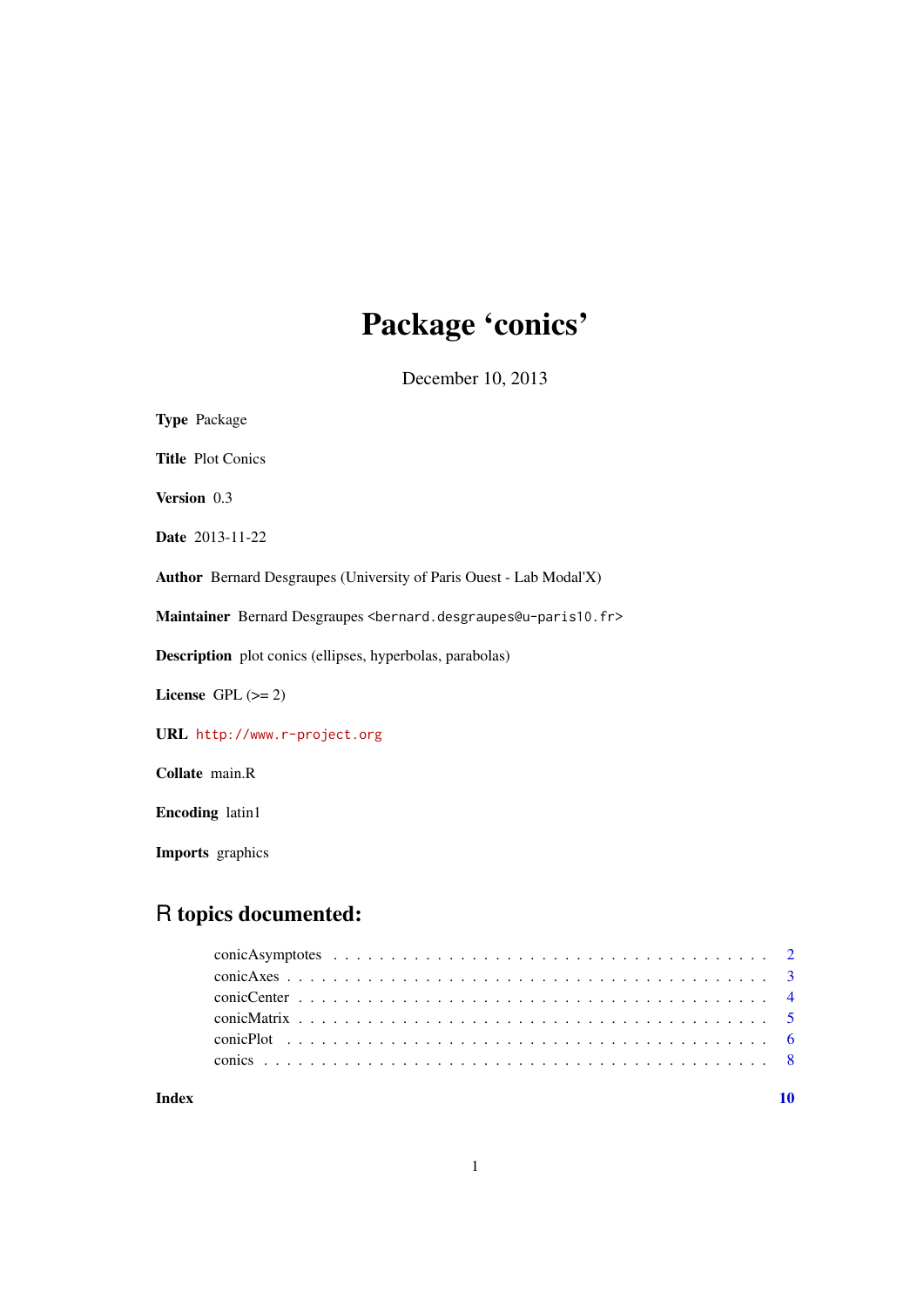<span id="page-1-1"></span><span id="page-1-0"></span>conicAsymptotes *Asymptotes of a conic*

#### Description

Find the slopes of the asymptotic directions of a conic.

# Usage

```
conicAsymptotes(x)
```
#### Arguments

x a 6-length vector or a symmetric 3x3 matrix

# Details

The conicAsymptotes function calculates the slopes of the asymptotic directions of a conic specified by its coefficients or by its symmetric matrix.

If the equation of the conic is

 $v_1$  x\_1^2 + v\_2 x\_1x\_2 + v\_3 x\_2^2 + v\_4 x\_1 + v\_5 x\_2 + v\_6 = 0

the slopes of the asymptotes are the roots of the equation at infinity of the conic:

 $v_1 + v_2$  t +  $v_3$  t<sup>2</sup> = 0

where  $t=x_2/x_1$ .

#### Value

A vector containing the slopes: two values in the case of a hyperbola or of intersecting lines, one value in the case of a parabola or of parallel lines. In the case of an ellipse (which has no points at infinity), the function returns an empty vector.

#### Author(s)

Bernard Desgraupes <bernard.desgraupes@u-paris10.fr> University of Paris Ouest - Nanterre Lab Modal'X (EA 3454)

# See Also

[conicAxes](#page-2-1), [conicCenter](#page-3-1), [conicMatrix](#page-4-1), [conicPlot](#page-5-1)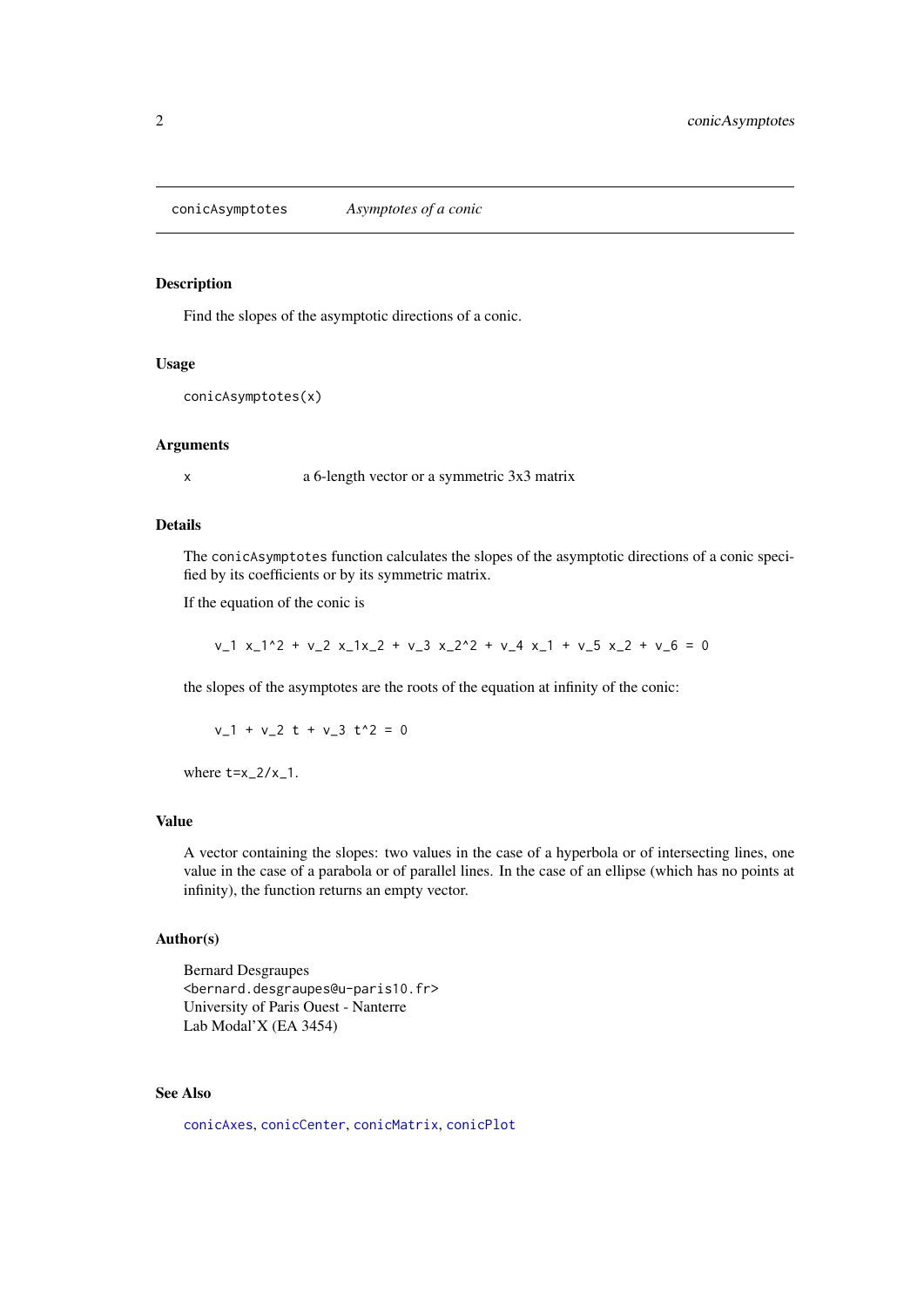#### <span id="page-2-0"></span>conicAxes 3

#### Examples

```
# Hyperbola
# Equation: 2*x_1^2 + 2*x_1*x_2 - 2*x_2^2 - 20*x_1 + 20*x_2 + 10 = 0
v \leftarrow c(2, 2, -2, -20, 20, 10)conicAsymptotes(v)
# Ellipse
# Equation: 2*x_1^2 + 2*x_1*x_2 + 2*x_2^2 - 20*x_1 - 28*x_2 + 10 = 0
v \leftarrow c(2, 2, 2, -20, -28, 10)# Should return an empty vector (an ellipse has no asymptotes!):
conicAsymptotes(v)
```
<span id="page-2-1"></span>conicAxes *Axes of a conic*

# Description

Find the symmetry axes of a conic.

#### Usage

conicAxes(x)

#### Arguments

x a 6-length vector or a symmetric 3x3 matrix

#### Details

The conicAxes function calculates the coordinates of the symmetry axes of a conic specified by its coefficients or by its symmetric matrix.

The direction vectors of the axes are the eigenvectors of the top-left 2x2 submatrix of the matrix representing the conic.

#### Value

A 2x2 matrix whose columns are the direction vectors of the axes. In order to find the coordinates of the center, see the function [conicCenter](#page-3-1).

#### Author(s)

```
Bernard Desgraupes
<bernard.desgraupes@u-paris10.fr>
University of Paris Ouest - Nanterre
Lab Modal'X (EA 3454)
```
# See Also

[conicAsymptotes](#page-1-1), [conicCenter](#page-3-1), [conicMatrix](#page-4-1), [conicPlot](#page-5-1)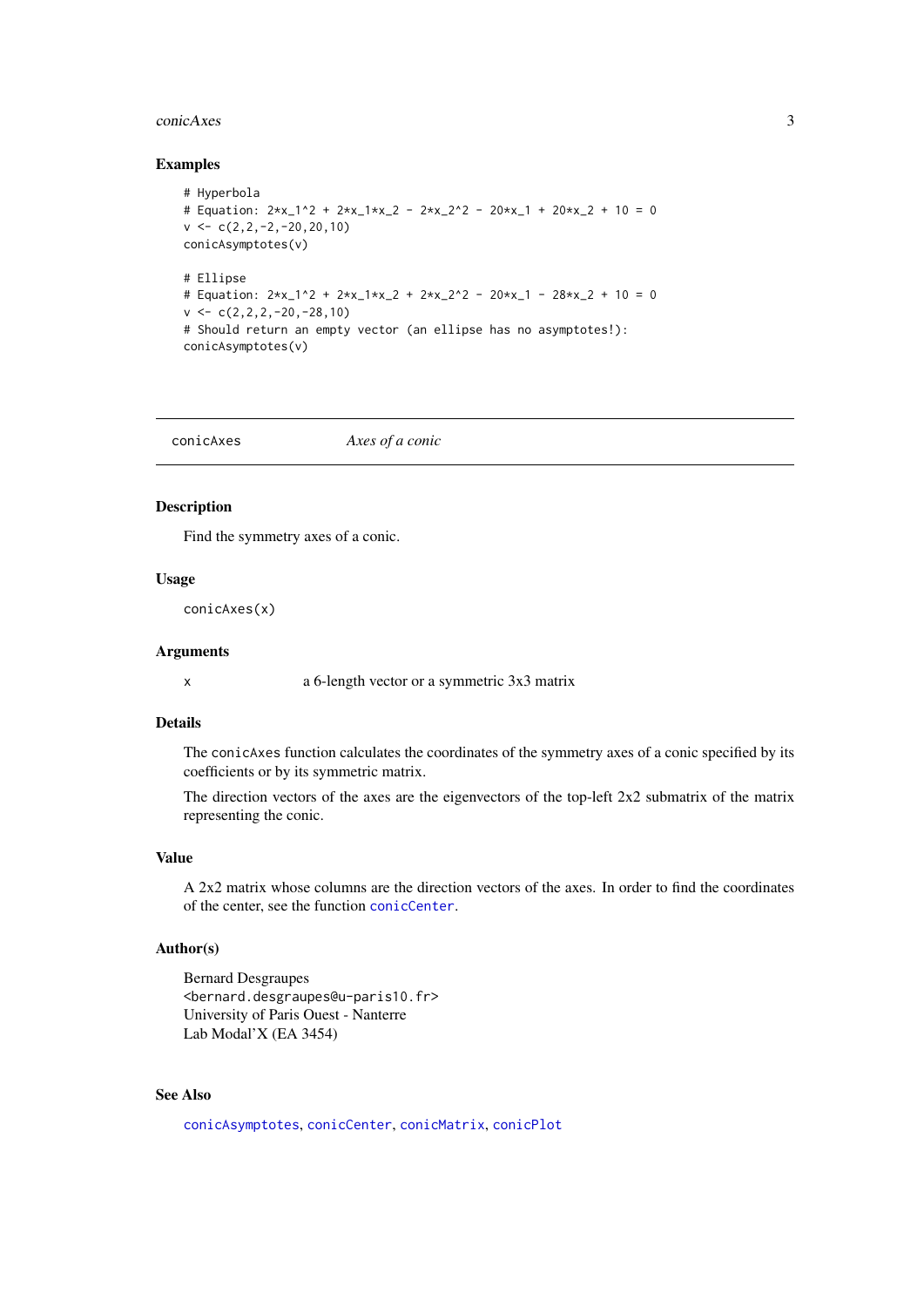# Examples

```
# Ellipse
# Equation: 2*x_1^2 + 2*x_1*x_2 + 2*x_2^2 - 20*x_1 - 28*x_2 + 10 = 0
v \leftarrow c(2, 2, 2, -20, -28, 10)conicAxes(v)
# Hyperbola
# Equation: 2*x_1^2 + 2*x_1*x_2 - 2*x_2^2 - 20*x_1 + 20*x_2 + 10 = 0v \leftarrow c(2, 2, -2, -20, 20, 10)conicAxes(v)
```
<span id="page-3-1"></span>conicCenter *Center of a conic*

# Description

Find the center of a conic.

#### Usage

conicCenter(x)

#### Arguments

x a 6-length vector or a symmetric 3x3 matrix

# Details

The conicCenter function calculates the coordinates of the center of a conic specified by its coefficients or by its symmetric matrix.

#### Value

A two-elements vector containing the coordinates of the center. If the conic has no center the function raises an error.

# Author(s)

Bernard Desgraupes <bernard.desgraupes@u-paris10.fr> University of Paris Ouest - Nanterre Lab Modal'X (EA 3454)

#### See Also

[conicAsymptotes](#page-1-1), [conicAxes](#page-2-1), [conicMatrix](#page-4-1), [conicPlot](#page-5-1)

<span id="page-3-0"></span>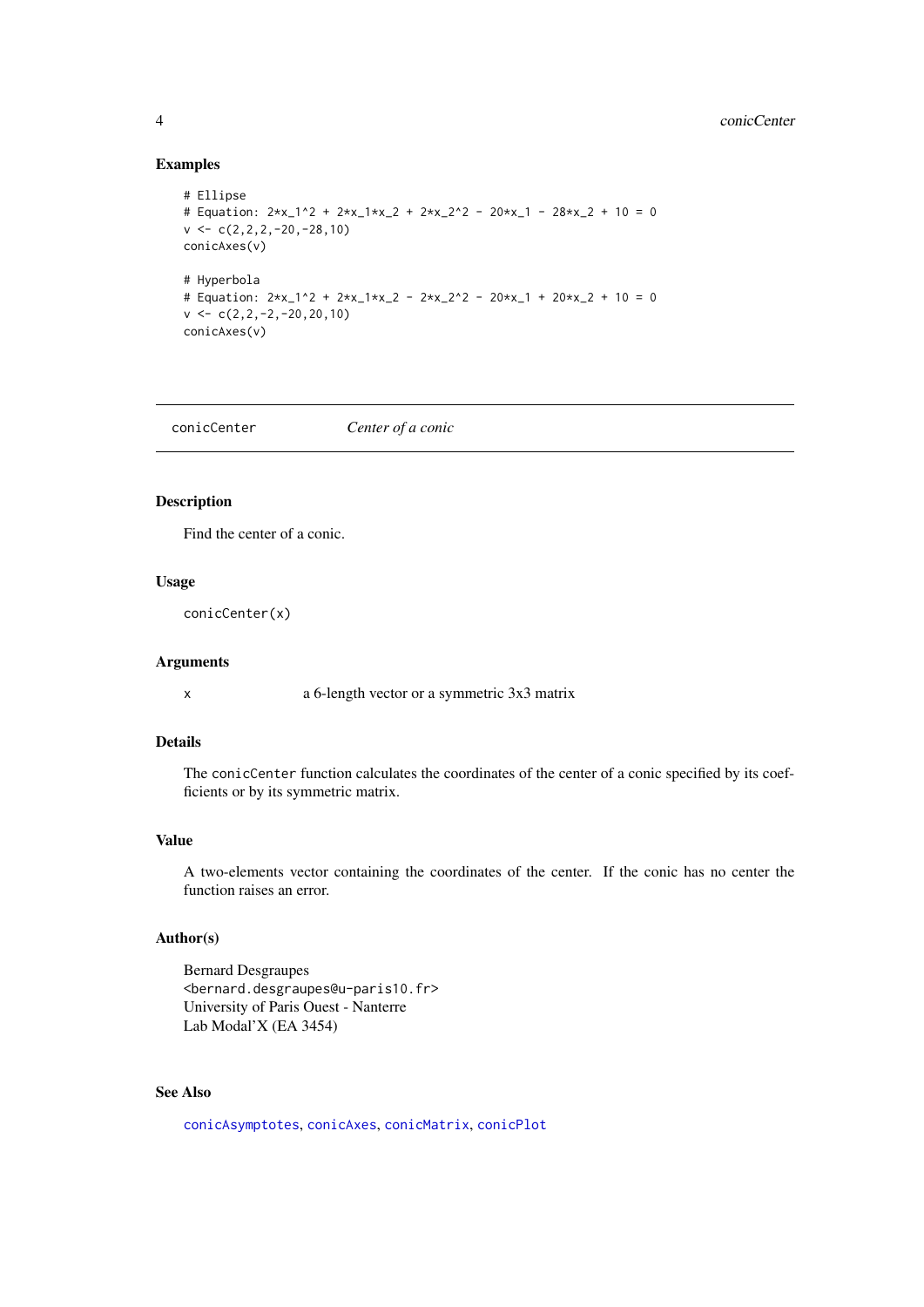#### <span id="page-4-0"></span>conicMatrix 5

#### Examples

```
# Ellipse
# Equation: 2*x_1^2 + 2*x_1*x_2 + 2*x_2^2 - 20*x_1 - 28*x_2 + 10 = 0
v \leftarrow c(2, 2, 2, -20, -28, 10)conicCenter(v)
# Hyperbola
# Equation: 2*x_1^2 + 2*x_1*x_2 - 2*x_2^2 - 20*x_1 + 20*x_2 + 10 = 0
v \leftarrow c(2, 2, -2, -20, 20, 10)conicCenter(v)
```
<span id="page-4-1"></span>conicMatrix *Matrix representing a conic*

#### Description

Build a symmetric matrix representing a quadratic polynomial in two variables.

#### Usage

conicMatrix(v)

#### Arguments

v (vector) a 6-length vector containing the coefficients of a quadratic polynomial.

#### Details

The v argument is a 6-length vector containing the coefficients of a quadratic polynomial of the form:

 $P(x_1, x_2) = v_1 x_1^2 + v_2 x_1^2 + v_3^2 + v_4^2 x_2^2 + v_4^2 x_1^2 + v_5^2 x_2^2 + v_6^2$ 

The associated quadratic form is:

```
Q(x_1, x_2, x_3) = v_1 x_1^2 + v_2 x_1 x_2 + v_3 x_2^2 + v_4 x_1 x_2 + v_5 x_2 x_2 + v_6 x_3^2
```
# Value

Return the symmetric 3x3 matrix representing the associated quadratic form.

# Author(s)

Bernard Desgraupes <bernard.desgraupes@u-paris10.fr> University of Paris Ouest - Nanterre Lab Modal'X (EA 3454)

# See Also

[conicAsymptotes](#page-1-1), [conicAxes](#page-2-1), [conicCenter](#page-3-1), [conicPlot](#page-5-1)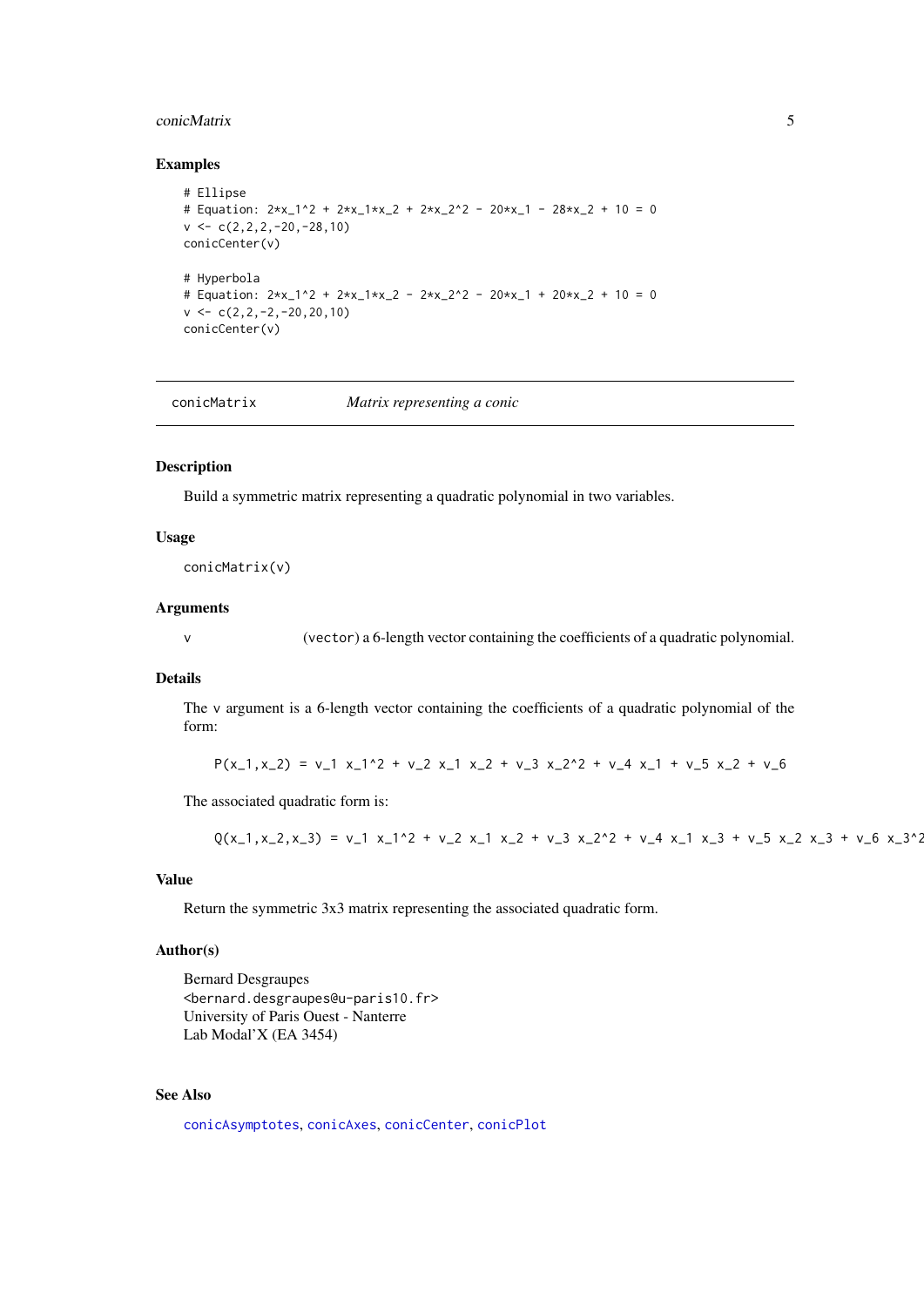# Examples

```
# Equation: 2*x_1^2 + 2*x_1*x_2 + 2*x_2^2 - 20*x_1 - 28*x_2 + 10 = 0v \leftarrow c(2, 2, 2, -20, -28, 10)conicMatrix(v)
```
<span id="page-5-1"></span>conicPlot *Plot a conic*

#### Description

Plot a conic (ellipse, hyperbola, or parabola) specified by a quadratic polynomial or by a symmetric 3x3 matrix.

#### Usage

```
conicPlot(x, type=l, npoints=100,
        sym.axes=FALSE, center=FALSE, asymptotes=FALSE,
        add=FALSE, xlim=NULL, ylim=NULL,
        ax.lty=1, ax.col=palette()[1],
        as.lty=1, as.col=palette()[1], \ldots)
```
# Arguments

| X          | a 6-length vector or a symmetric 3x3 matrix                                   |
|------------|-------------------------------------------------------------------------------|
| type       | (character) the type of plot to draw (same meaning as with the plot function) |
| npoints    | (numeric) number of points to draw                                            |
| sym.axes   | (logical) if TRUE, display the axes of the conic                              |
| center     | (logical) if TRUE, display the center of the conic (if any)                   |
| asymptotes | (logical) if TRUE, display the asymptotes (hyperbolas)                        |
| add        | (logical) if TRUE, plot over the current graphical device                     |
| xlim       | (vector) interval for the x-coordinate                                        |
| ylim       | (vector) interval for the y-coordinate                                        |
| ax.lty     | (character or numeric) line type of the axes                                  |
| ax.col     | (character or numeric) color of the axes                                      |
| as.lty     | (character or numeric) line type of the asymptotes                            |
| as.col     | (character or numeric) color of the asymptotes                                |
| $\cdots$   | other parameters passed to the plot function                                  |

#### Details

The conicPlot function identifies the type of the conic and plots it in the current graphical device.

The conic is specified either by a 6-length vector representing the coefficients of the quadratic polynomial, or by the symmetric matrix representing the associated quadratic form. See the function [conicMatrix](#page-4-1) to build this matrix given the coefficients of the polynomial.

It is usually a good idea to set explicitely the aspect ratio to 1 (as an additional argument asp=1 in the conicPlot function) in order to avoid distorsions between the units of the x-axis and the y-axis. See examples below.

<span id="page-5-0"></span>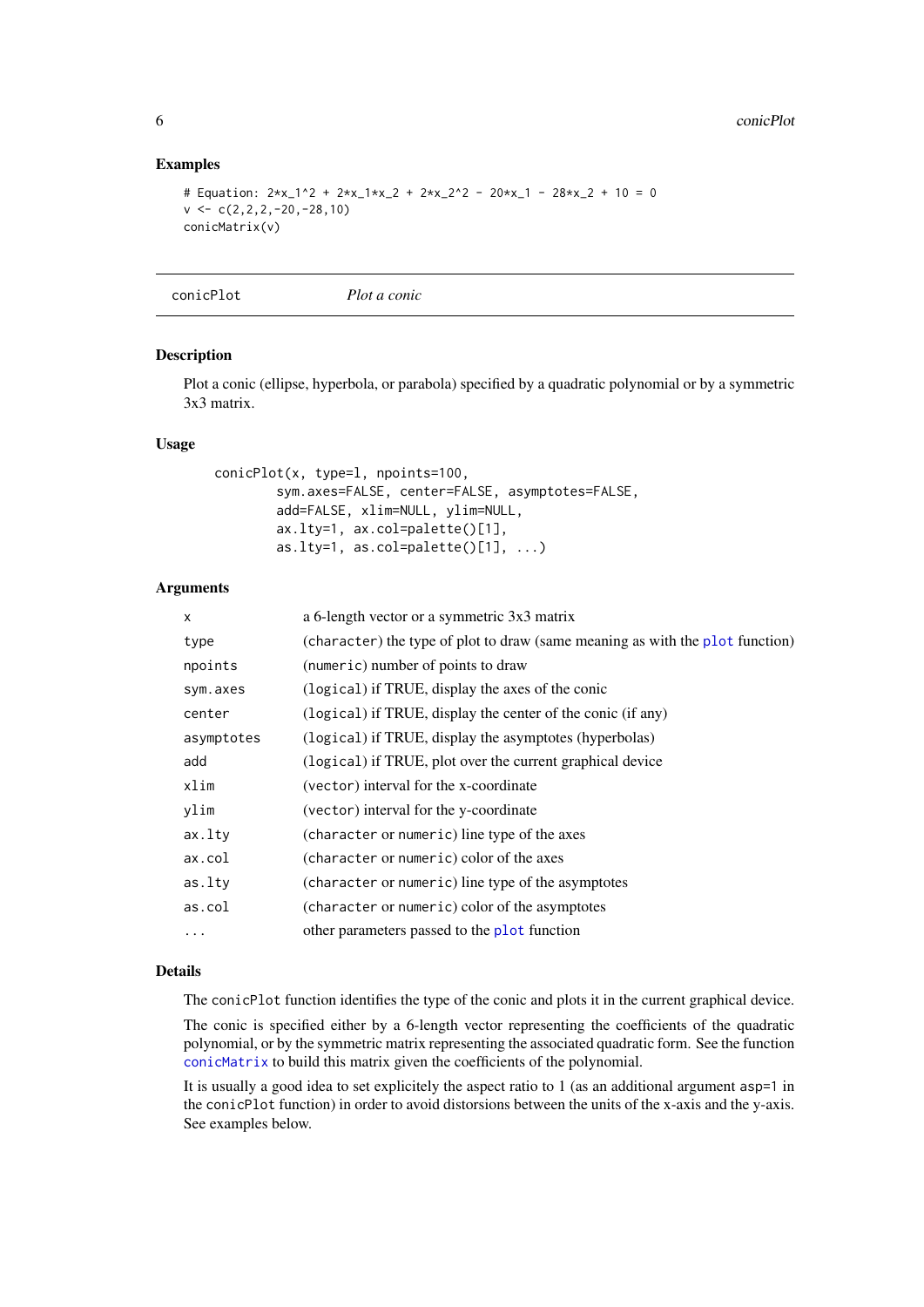#### <span id="page-6-0"></span>conicPlot 7

#### Value

The return value is invisible, i-e it is not printed on the console by default but can be stored in a variable. It is a list of relevant computed values corresponding to various elements of the conic. The following elements can be found in the return list, depending on the kind of the conic:

| kind         | the kind of the conic: "ellipse", "hyperbola", "parabola", or "lines". |
|--------------|------------------------------------------------------------------------|
| axes         | the symmetry axes. See also the function conjcates.                    |
| center       | the center of the conic. See also the function conicCenter.            |
| asymptotes   | the slopes of the asymptotes. See also the function conicAsymptotes.   |
| vertices     | the vertices of the conic.                                             |
| foci         | the focal points of the conic.                                         |
| eccentricity | the eccentricity of the conic.                                         |
| intercepts   | the intercepts in the case of parallel lines.                          |
| points       | the coordinates of the points used to plot the conic.                  |

The points component is returned only if the *type* option is equal to n and if the conic is nondegenerate. In that case, nothing is drawn.

#### Author(s)

Bernard Desgraupes <bernard.desgraupes@u-paris10.fr> University of Paris Ouest - Nanterre Lab Modal'X

# See Also

[conicAsymptotes](#page-1-1), [conicAxes](#page-2-1), [conicCenter](#page-3-1), [conicMatrix](#page-4-1)

# Examples

```
# Ellipse
# -------
# Equation: 2*x_1^2 + 2*x_1*x_2 + 2*x_2^2 - 20*x_1 - 28*x_2 + 10 = 0
v \leftarrow c(2, 2, 2, -20, -28, 10)conicPlot(v)
v[6] < -20conicPlot(v, type=p, col="red", add=TRUE)
# Symmetric matrix
m <- rbind( c(5, -3, -21),
            c(-3, 5, -19),
            c(-21, -19, 93))
conicPlot(m)
# Hyperbola
# ---------
# Equation: 2*x_1^2 + 2*x_1*x_2 - 2*x_2^2 - 20*x_1 + 20*x_2 + 10 = 0
v \leftarrow c(2, 2, -2, -20, 20, 10)conicPlot(v, center=TRUE, sym.axes=TRUE, asp=1)
conicPlot(v, asymptote=TRUE, as.col="grey30", as.lty=2,
          sym.axes=TRUE, ax.col="red", ax.lty=6, col="blue", asp=1)
```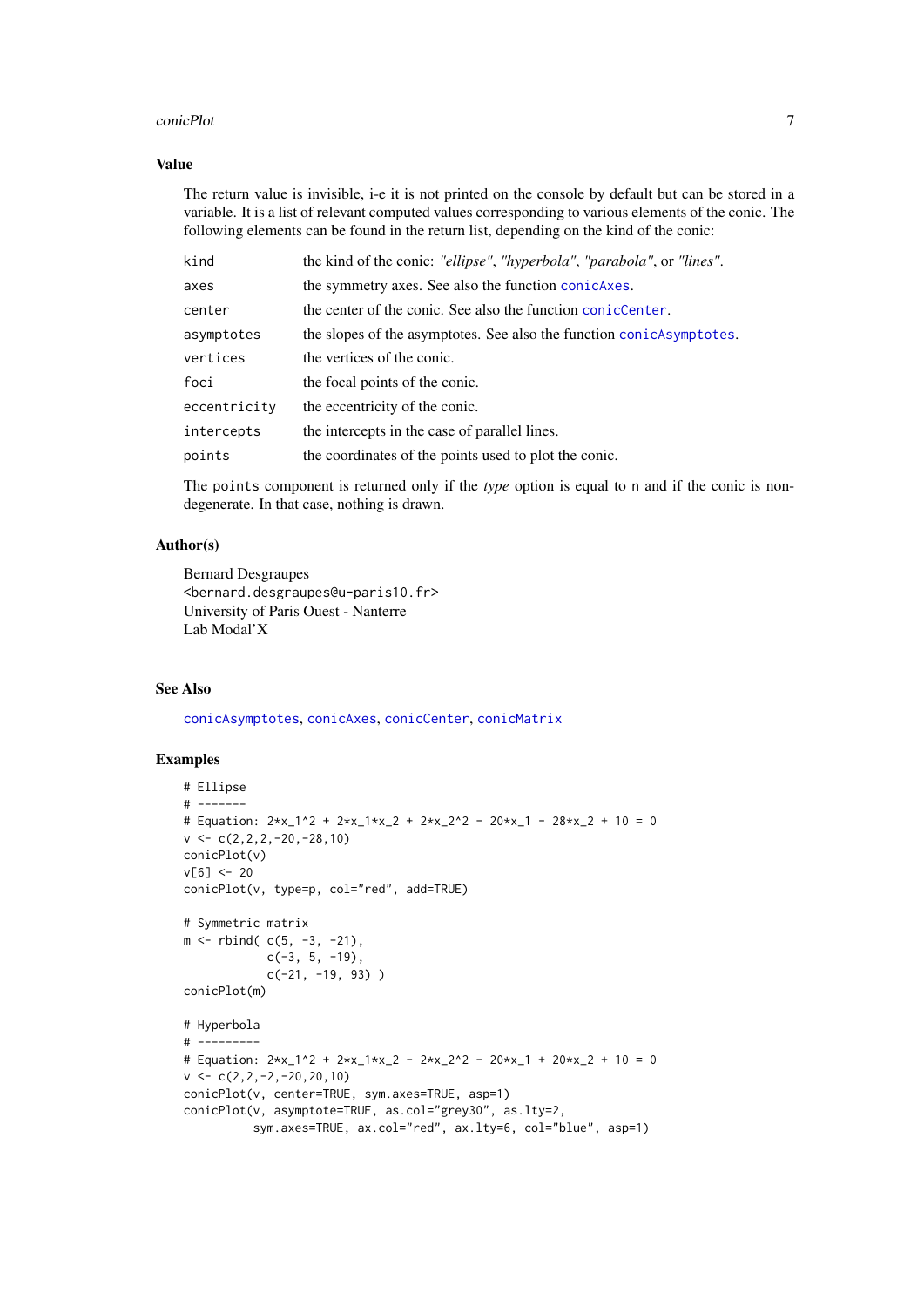#### 8 conics and the contract of the contract of the conics of the conics of the conics of the conics of the conics

```
# Parabola
# --------
# Equation: 4*x_1^2 + 4*x_1*x_2 + 1*x_2^2 + 20*x_1 + 20*x_2 + 20 = 0
v \leq C(4, 4, 1, 20, 20, 20)conicPlot(v, sym.axes=TRUE, ax.lty=2, asp=1)
# Degenerate conics
# -----------------
# Intersecting lines
# Equation: x_1^2 - 2*x_1*x_2 - 8*x_2^2 - 2*x_1 + 14*x_2 - 3 = 0v \leftarrow c(1, -2, -8, -2, 14, -3)conicPlot(v)
# Parallel lines
# Equation: x_1^2 - 2*x_1*x_2 + x_2^2 + 4*x_1 - 4*x_2 + 3 = 0
v \leftarrow c(1, -2, 1, 4, -4, 3)conicPlot(v)
# Coincident lines
# Equation: 4*x_1^2 + 12*x_1*x_2 + 9*x_2^2 - 4*x_1 - 6*x_2 + 1 = 0
v \leftarrow c(4, 12, 9, -4, -6, 1)conicPlot(v)
# Return value
# ------------
v \leftarrow c(2, 2, 2, -20, -28, 10)cp <- conicPlot(v)
cp$kind
cp$vertices
cp$center
cp$axes
cp <- conicPlot(v,type=n)
cp$points
```
conics *~ Conics plotting ~*

# Description

| Package: | conics     |
|----------|------------|
| Type:    | Package    |
| Version: | 0.3        |
| Date:    | 2013-12-10 |
| License: | $GPL (=2)$ |
|          |            |

#### Details

The conics package provides simple functions to plot conics. A conic is a plane algebraic curve of degree 2: it is the set of zeroes of a polynomial of degree 2 in 2 variables, that is to say the set of points  $(x_1, x_2)$  satisfying an equation of the form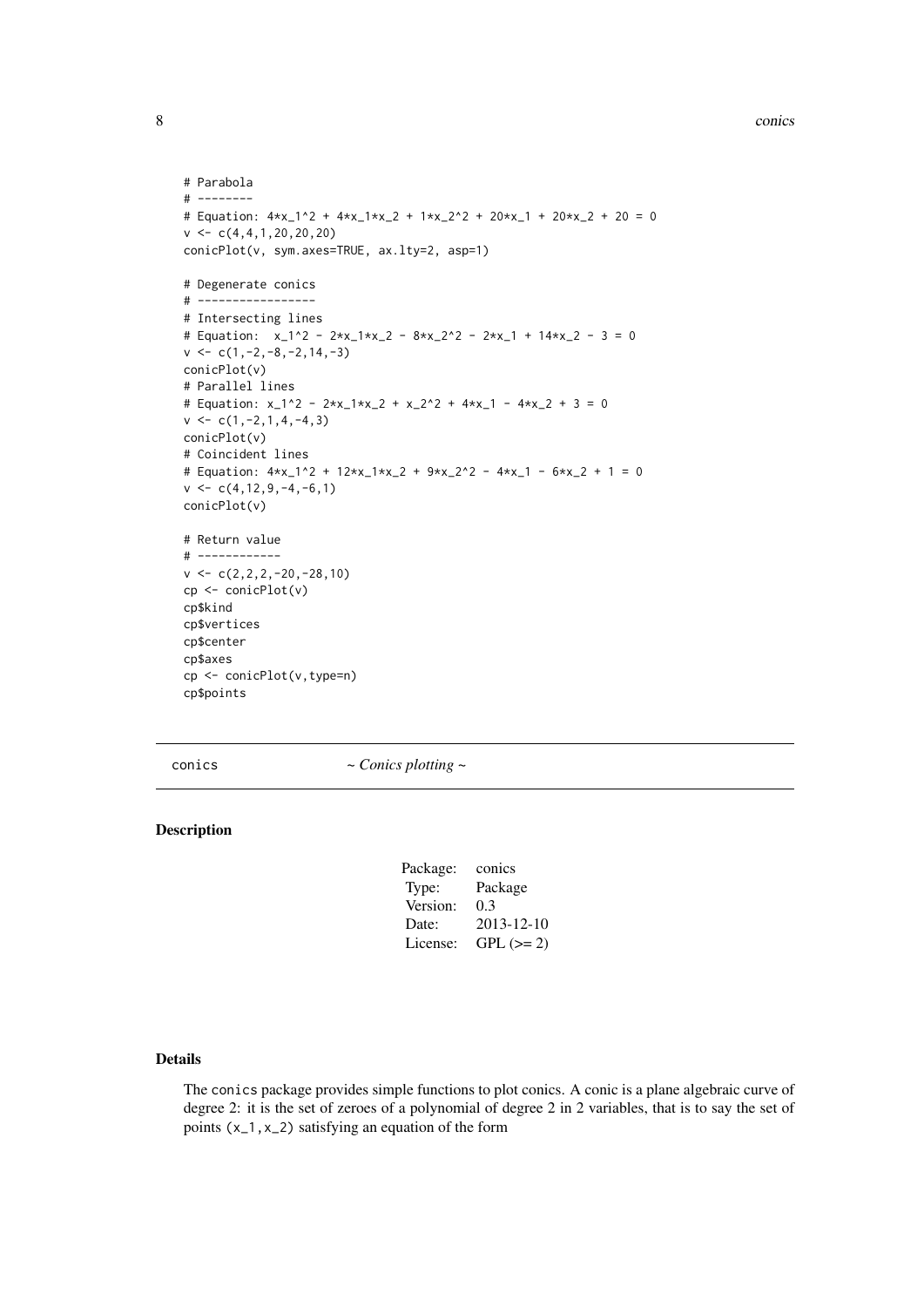<span id="page-8-0"></span>conics and the contract of the contract of the contract of the contract of the contract of the contract of the contract of the contract of the contract of the contract of the contract of the contract of the contract of the

$$
P(x_1, x_2) = v_1 x_1^2 + v_2 x_1 x_2 + v_3 x_2^2 + v_4 x_1 + v_5 x_2 + v_6 = 0
$$

Non-degenerate conics include the ellipses, the hyperbolas and the parabolas. Degenerate conics are pairs of lines.

#### Author

Bernard Desgraupes <bernard.desgraupes@u-paris10.fr> University of Paris Ouest - Nanterre Lab Modal'X

#### References

For more information about the algebraic background of conics and their matrix representation, see the vignette accompanying this package. To display the vignette, type the following instruction in the R console :

> vignette("conics")

# See Also

The following functions are available: [conicAsymptotes](#page-1-1), [conicAxes](#page-2-1), [conicCenter](#page-3-1), [conicMatrix](#page-4-1), [conicPlot](#page-5-1)